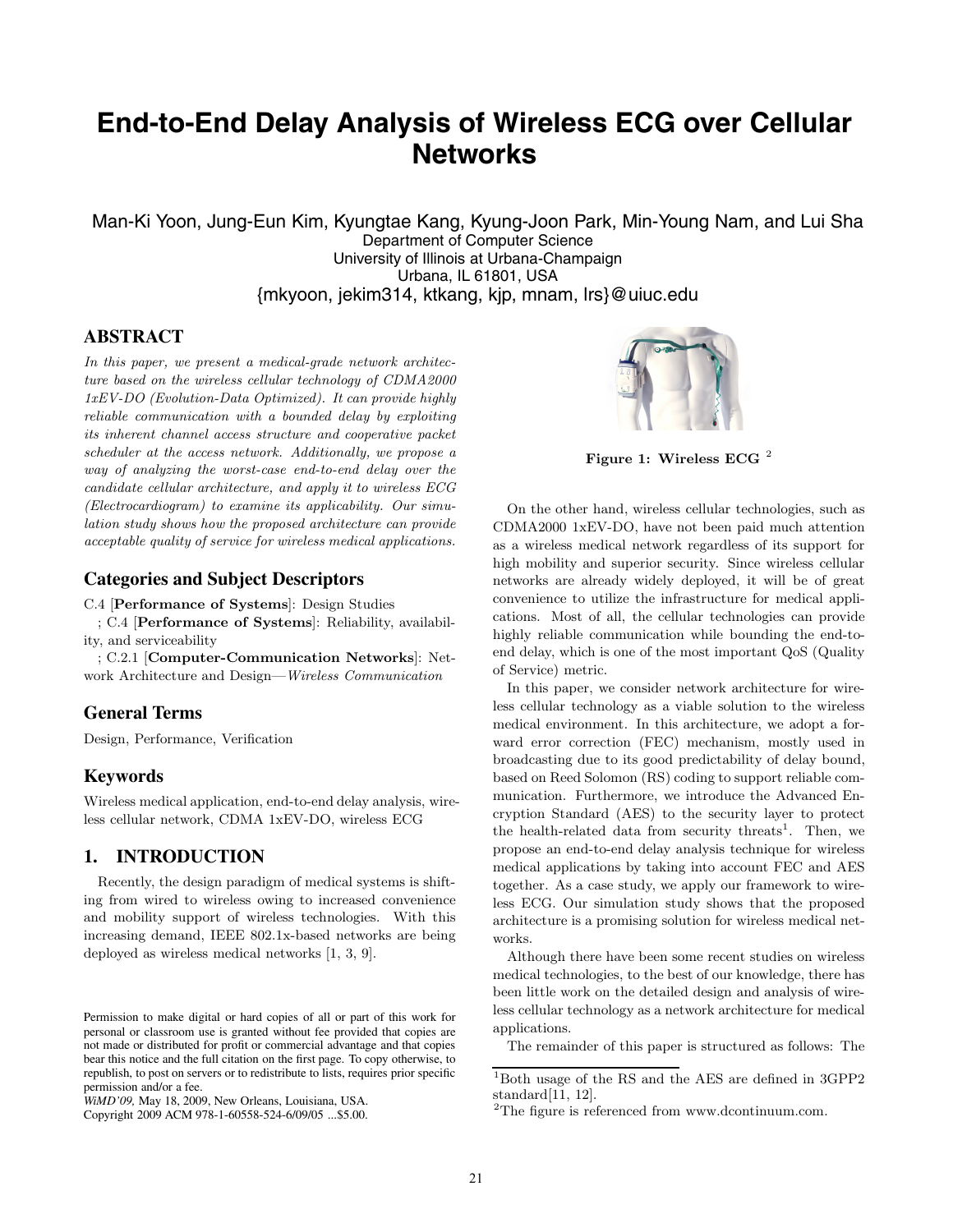

**Figure 2: General Concept of AES**

next section summarizes the background knowledge. In Section 3, we propose a medical network architecture based on the wireless cellular technology. Section 4 presents a worstcase end-to-end delay analysis technique for wireless medical applications. In Section 5, we perform a delay analysis of wireless ECG to examine the applicability of the proposed architecture. Finally, Section 6 concludes the paper.

## **2. BACKGROUND**

Electrocardiogram (ECG) is a recording of electrical impulses in the heart for the purpose of detecting abnormal activity of the heart. Those electrical impulses are measured from several leads, called *electrode*, and displayed in voltage difference between each pair of leads. In wireless ECG applications, the patient's heart-beat data, represented by electrical signals, are continuously transmitted to ECG monitoring application through wireless network. As an example of data information of ECG application, [5] recommended the number of leads as from 2 to 32, each of which takes samples of 8, 16, or 32 bits size at 200Hz  $\sim$  500Hz. Additionally, the allowable end-to-end delay of a wireless ECG application should be less than few seconds, e.g. 2 secs.

The Advanced Encryption Standard (AES) is a block cipher, which takes a fixed length of input, called *block*, and produces a corresponding encrypted output block of the same length. To be specific, the AES encrypter repeatedly performs a certain number of transformation rounds that converts an intermediate result, called *state*, into the next state, as illustrated in Figure 2. Each round consists of four operations; SubBytes, ShiftRows, MixColumns, and AddRoundKey transformation. In the *SubBytes* transformation, every byte in the state is substituted by new byte value using the Rijndael substitution table, *S-Box*. The *ShiftRows* transformation operates on each row of the state so that each row is cyclically shifted to the left in encryption, or right in decryption. In this process, each  $n^{th}$  row is shifted (*n*−1) bytes to the left or right. In *MixColumns* transformation, each column of the state is considered as a polynomial



**Figure 3: Block Interleaving in RS Coding**

over  $GF(2^8)$  and is multiplied with a special matrix, and then the result of this matrix multiplication replaces the original column. In the *AddRoundKey* transformation, each byte of the state is combined with the corresponding byte of the round key, which is a cipher key derived from the main key by using the key schedule, using bitwise  $XOR<sup>3</sup>$ .

Forward error correction (FEC) is an error detection and correction code to improve reliability of communication. As the name implies, decoder at the receiver side can correct as well as detect errors without requesting retransmission of data by adding redundant bits to the original data by the encoder, which means that it can provide bounded delay. Thus, it is suitable for transmitting continuous streaming data which requires seamless services like medical applications.

Reed Solomon (RS) coding [2] is a block-based error correction code and is used as an outer FEC coding. This RS coding is combined with block interleaving scheme to make the bursty errors looks like sparse errors as illustrated in Figure 3. Thus the RS coding is suitable for wireless communication network in which errors occur as bursty. Meanwhile, increasing the interleaver's width makes bursty errors be more sparse, that is, it is more easier to correct those errors. However, it requires more time for memory management and therefore increase total delay. Accordingly, there is a trade-off between reliability and latency.

An RS code is specified by a tuple (*N, K, R*) where each parameter in the tuple is defined as follows :

- $N =$  the maximum length of a codeword in symbols
- $K =$  the data length in symbols
- $R =$  the parity length in symbols

RS decoder can correct not only up to *R/*2 errors but also up to *R* erasures. Since the demodulator at the physical layer sets a flag indicating the locations of erroneous symbols, RS decoder can easily detect those symbols and therefore correct them. In this paper, thus, we assume that we use the RS erasure decoder where the error correction ability is *R*.

 $3$ The detailed procedures of AES can be found in [4].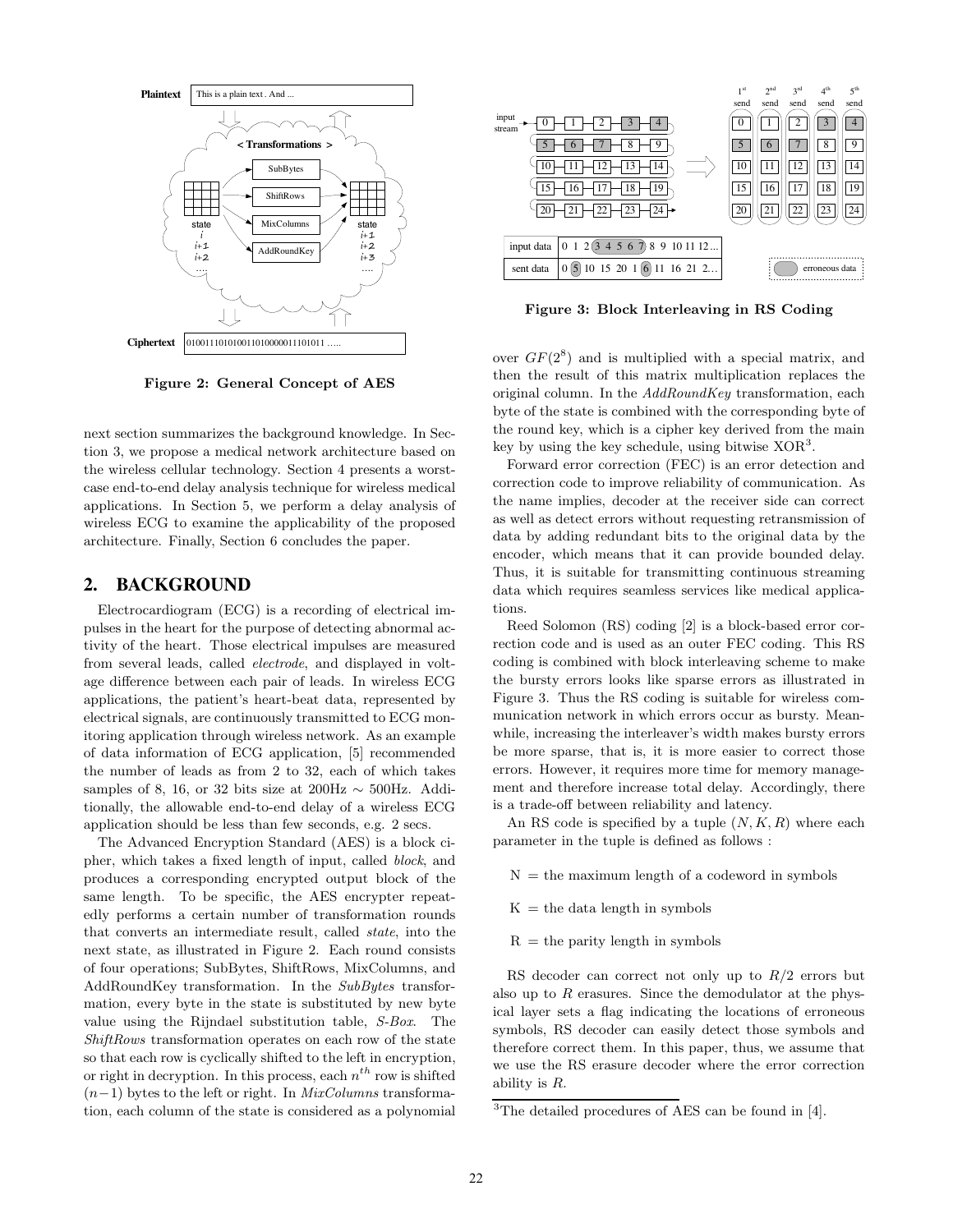

**Figure 4: Network Architecture for Wireless ECG**

# **3. NETWORK ARCHITECTURE FOR WIRE-LESS MEDICAL APPLICATIONS USING WIRELESS CELLULAR TECHNOLOGY**

Wireless cellular technologies such as CDMA2000 1xEV-DO, HSDPA (High-Speed Downlink Packet Access) and OF-DMA (Orthogonal Frequency-Division Multiple Access) can be a good candidate for reliable wireless medical network since these exploit TDM (Time Division Multiplexing) in combination with CDMA or OFDMA, so that these can deterministically bound the worst-case transmission delay. In addition, these technologies have high mobility with offering appropriate data rate for medical applications. Thus, medical devices constituting a medical application can do reliable communication while moving in medical circumstances by using wireless cellular technologies.

Thus, in this section, we consider an abstracted wireless cellular network architecture for reliable wireless medical application. This architecture consists of the wireless communication network using cellular technology, especially CDMA 2000 1xEV-DO, and medical devices which communicate with each other via such wireless cellular network, as shown in Figure 4. In addition to this, a base station relays data from a device to another. Moreover, if the sender and the receiver are located at different cells with each other, the DCN (Data Core Network) plays the role of wired communication between each side of the base station<sup>4</sup>.

Figure 5 shows the protocol stack of medical devices and that of base station. In this model, each medical device has four layers - Application, Transport, Data Link, and Physical. The application layer represents a network process that provides audio, video, or electronic signal streaming which need seamless services. Once data provided by the application layer is delivered to the transport layer, the data is encapsulated by RTP (Real-Time Transport Protocol) or UDP, both of which are sensitive to delays introduced by



**Figure 5: Protocol Stacks for Medical Application**

network latency. The data link layer is divided into three sub-layers - Security, LLC (Logical Link Control), and MAC (Medium Access Control). The AES cipher in the security layer encrypts and decrypts to protect the health-related data from security threats such as network tampering, sniffing, etc. The LLC layer plays a role of RS coding and block interleaving to increase the reliability of data communication between devices. And the MAC layer uses TDM based channel access method to bound the transmission delay. Finally, the physical layer carries out inner FEC such as turbo coding and modulation like QPSK (Quadrature Phase-Shift Keying), 8-PSK (Phase-Shift Keying), 16-QAM (Quadrature Amplitude Modulation), etc.

# **4. END-TO-END DELAY ANALYSIS FOR WIRELESS ECG**

One of most important QoS metrics in medical applications is end-to-end delay from a medical device to another because most of medical applications require reasonably bounded latency. This E2E delay is highly dependent on channel condition, network scheduling method, protocols used in devices, required level of reliability, and so on. For simplicity, however, we only consider delays due to the processing in network protocol layers shown in Figure 5.

To illustrate how the worst-case end-to-end delay of a medical application is estimated, we use wireless ECG as an example application. In this example, a wireless ECG continuously sends patient's heart-beat represented by electrical signals to an ECG monitor, both of which are located in the same cell<sup>5</sup>. Figure 5 also shows possible sources of delays,  $d_1, d_2, \ldots, d_{20}$ , each of which represents the time required for processing of each layer. Among them, we only need to con-

<sup>&</sup>lt;sup>4</sup>This paper is based on the concept of  $[8]$ . In that work, a central station(receiver) and a base station are considered as an unified entity, since they are connected with wired network. However, in this paper, we consider them as separate entities connected with each other through wireless cellular network.

<sup>5</sup>If they are located in different cells, a delay for passing through the DCN will occur. Since the DCN is a wired network, however, we can neglect the propagation delay. Also, the routing delay can be obtained by using existing routing delay analysis.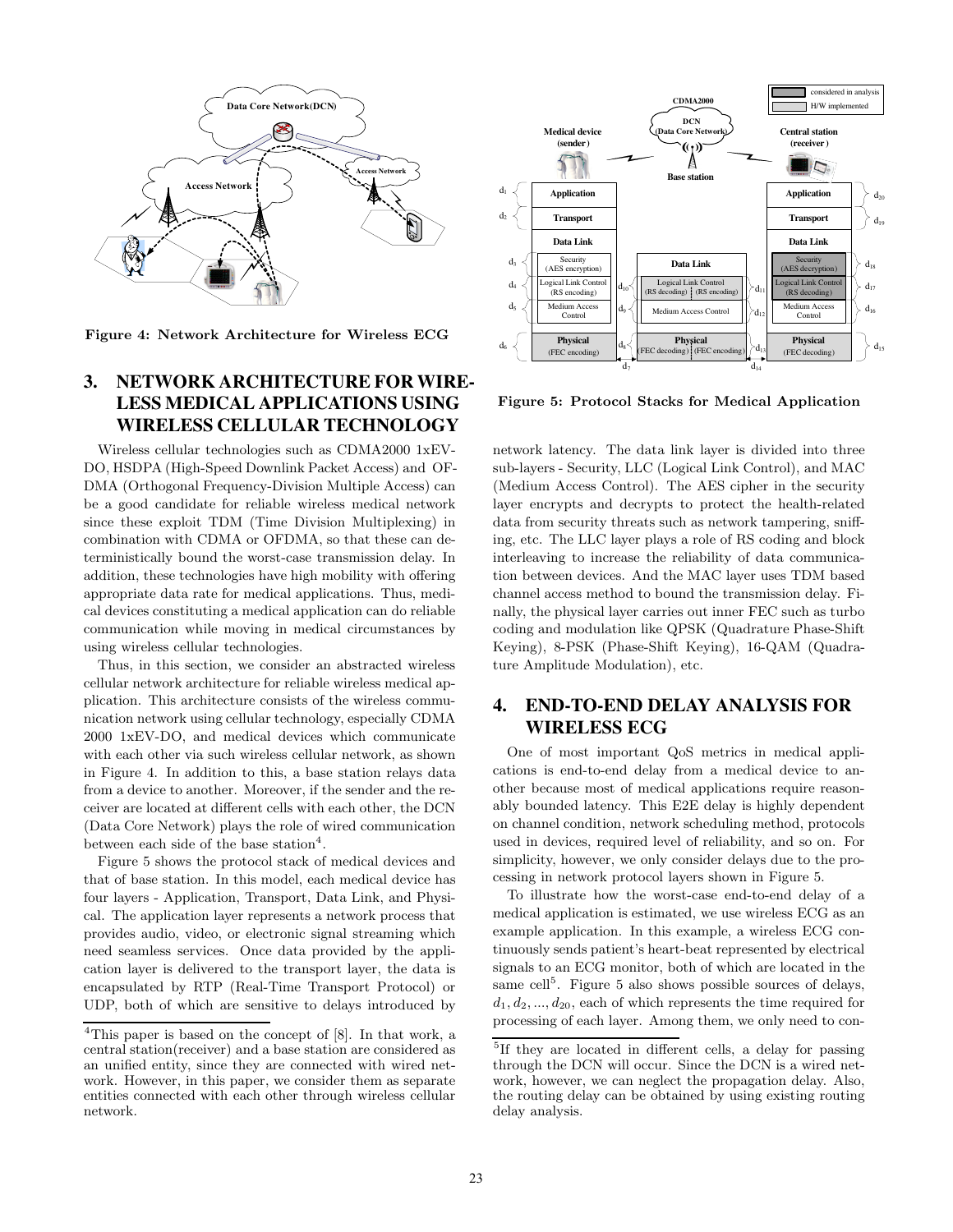

**Figure 6: An Example of ECB**

sider the delays introduced by outer RS decoding  $(d_{17})$  and AES decryption  $(d_{18})$ , both of which at the receiver side, since all except these delays are not dependent on the channel condition, so that each of these can be bounded as a constant value or negligible. To be specific, we assume that the delays of application and transport layers  $(d_1, d_2, d_{19})$ , and  $d_{20}$ ) are constant. In addition, the time required to encrypt using AES  $(d_3)$  and to encode using RS  $(d_4$  and  $d_{11}$ ) can be regarded as constant, because these delays are dependent on not probability of error occurrence, but data rate. The MAC access delays  $(d_5, d_9, d_{12}, \text{ and } d_{16})$  are also bounded as constant values since the MAC of CDMA2000 1xEV-DO is based on TDM. Specifically, if the data rate of the channel, the number of time slots, and the size of a data and that of a time slot are known, we can calculate the worst-case channel access delay, which is also a constant. Moreover, if we use hardware implemented turbo or convolution coding in the physical layer, these introduced delays  $(d_6, d_8, d_{13}, \text{ and } d_{15})$  are negligible. Similarly, the time to RS decode at the base station's LLC layer  $(d_{10})$  is also negligible, because most of infrastructure base stations have a capability to exploit special-purpose hardware supporting RS coding. Finally, the propagation delays  $(d_7 \text{ and } d_{14})$  between a device and the base station can be disregarded as well, considering the cell radius of wireless cellular network and communication distances between them.

Recall that we will only deal with delay analysis for outer RS decoding  $(d_{RS,de} = d_{17})$  and AES decryption  $(d_{AES,de} =$  $d_{18}$ ). However, the delays due to AES encryption ( $D_{AES, EN}$ )  $d_3$ ) and RS encoding  $(D_{RS,EN} = d_4)$  will be considered, although these are constant. All other delays are summed and represented by *Dc*, and we will not illustrate how these are obtained. We can therefore simply express the worst-case end-to-end delay of a medical application operating in our network architecture as follows:

$$
d_{e2e} = d_{RS,de} + d_{AES,de} + D_{RS,EN} + D_{AES,EN} + D_c.
$$
 (1)

## **4.1 Worst-Case Delay Analysis for RS decoding**

Prior to RS decoding, a certain amount of data is buffered in ECB to be decoded as a codeword, and this operation causes a significant buffering delay, *dRS,buf* . To derive an equation for estimating the buffering delay, we assume that

the ECB consists of *N* rows, each of which has  $N_p$  subblocks, and a sub-block contains *Ncw* codewords, *Lcw* bits wide each, as shown in Figure 6. If the data rate of the MAC payload is denoted by  $\mu_p$ , the buffering delay of this ECB therefore can be computed as follows:

$$
d_{RS,buf} = \frac{N \times N_p \times N_{cw} \times L_{cw}}{\mu_p}.
$$

Figure 3 in [7] depicts how RS decoder decodes and corrects a received codeword. When a codeword is given to a decoder, component named *C*<sup>1</sup> first examines whether the codeword has any erroneous symbol in it. If it does not have any error, the codeword is decoded and then forwarded to the upper layer, LLC. Otherwise, if it is capable to be corrected, the corresponding syndromes are built in component *C*2, and every erroneous symbol is corrected by component *C*<sup>3</sup> until no more errors remain. If the number of errors in the received codeword, denoted by *ne*, exceeds the decoder's error correction capability *R*, the codeword is decoded and forwarded to SEC without performing correction processes *C*<sup>2</sup> and *C*3. Thus, the worst-case delay in RS decoding occurs when a received codeword contains  $n_e = R$ erasures, that is the maximum number of errors that can be fully corrected by  $(N, K, R)$  RS decoder. If we represent the computation time of each component as *CRS,*1, *CRS,*2, and *CRS,*<sup>3</sup> respectively, the worst-case delay for RS decoding a codeword, *dRScw,de*, is

$$
d_{RS_{cw,de}} = C_{RS,1} + C_{RS,2} + R \times C_{RS,3}.
$$

Accordingly, the worst-case delay to RS decode, including buffering, for an ECB is defined as follows:

$$
d_{RS,de} = N_p \times N_{cw} \times d_{RS_{cw},de} + d_{RS,buf}
$$
  
=  $N_p \times N_{cw} \times \{C_{RS,1} + C_{RS,2} + R \times C_{RS,3} + \frac{N \times L_{cw}}{\mu_p}\}.$   
(2)

Notice that  $N_p$  affects the delay as well as the level of block interleaving. As this increases, we can achieve higher reliability, but the delay becomes longer. Meanwhile, if the time required to RS encode for codeword, *dRScw,en* , and the data rate of application,  $\mu_{p'}$ , are given, we can obtain the worst-case delay for RS encoding as follows :

$$
D_{RS,EN} = N_p \times N_{cw} \times \{d_{RS_{cw,en}} + \frac{N \times L_{cw}}{\mu_{p'}}\}.
$$
 (3)

# **4.2 Worst-Case Delay Analysis for AES decryption**

The AES cipher in SEC sub-layer takes a block of encrypted data to decrypt. If the given block has at most *R* erroneous symbols, then the block passes through an initial round, a certain number of main rounds, and then a final round, to be finally decrypted, as shown in Figure 7. Otherwise, however, if the number of erroneous symbols of the block, *ne*, exceeds the maximum number of correctable erroneous symbols of RS decoder, *R*, the AES cipher doesn't carry out decryption at all. Thus, the worst-case scenario of AES decryption for a data occurs when every cipher blocks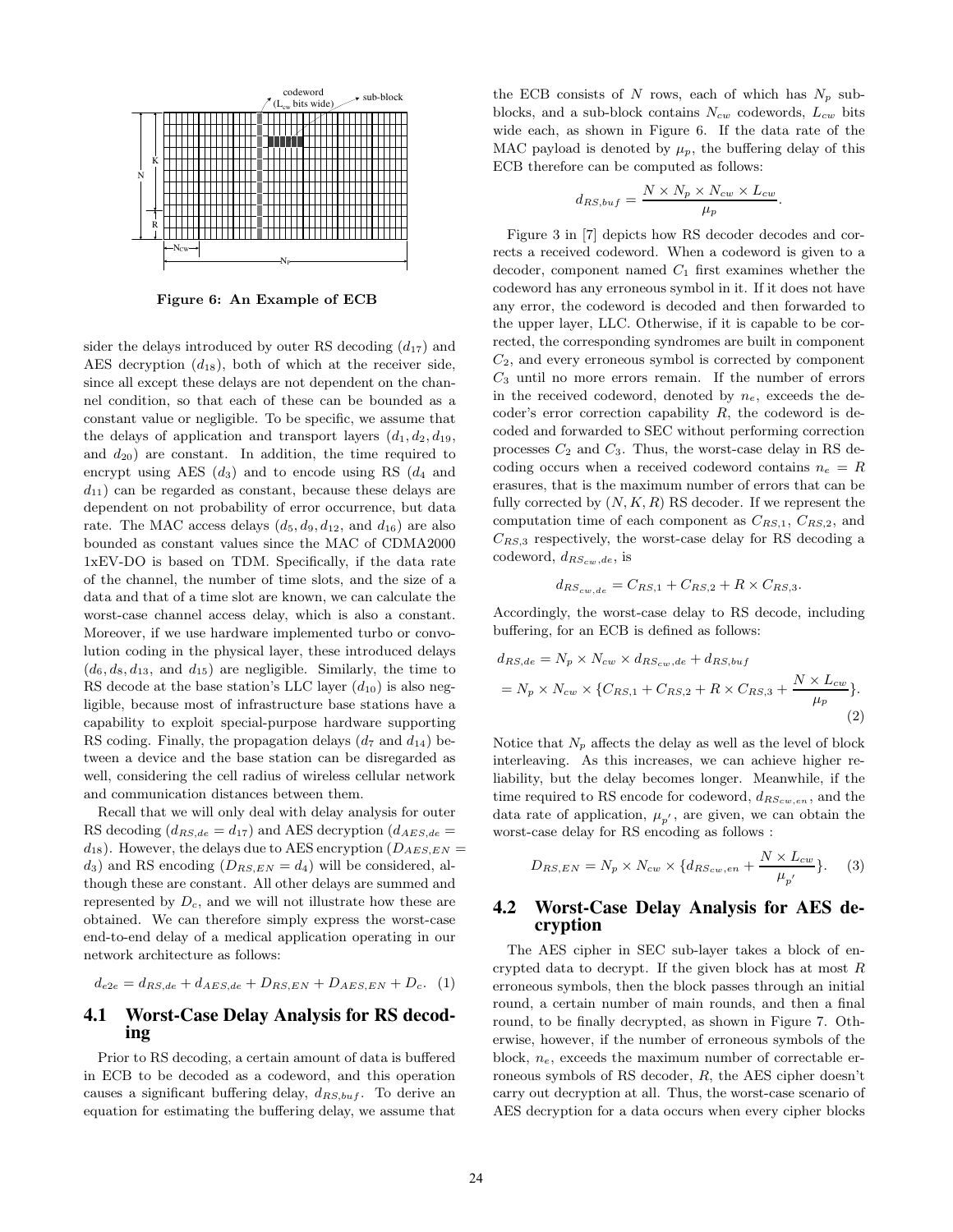

**Figure 7: The Process of AES Decryption**

constituting the data has either no error or at most *R* errors, and the delay of this case can be simply represented as follows:

$$
d_{AES_{block}, de} = d_{AES_p, initial} + (n_r - 1)d_{AES_p, main} + d_{AES_p, final},
$$
\n(4)

where  $n_r$  is the number of rounds, which is varying with the combination of block length and key length, and  $d_{AES_n,x}$  is the delay for carrying out each part *x*. Since each part of AES is composed of one or several transformations, we can rewrite the Equation (4) as follows:

$$
d_{AES_{block},de} = C_{AES_t,invArk}
$$
  
+  $(n_r - 1)(C_{AES_t,invSb} + C_{AES_t,invSr} + C_{AES_t,invMc$   
+  $C_{AES_t,invArk}$  +  $(C_{AES_t,invSb} + C_{AES_t,invSr} + C_{AES_t,invArk})$   
=  $(n_r + 1)C_{AES_t,invArk} + n_r(C_{AES_t,invSb} + C_{AES_t,invSr})$   
+  $(n_r - 1)C_{AES_t,invMc}$ ,

where each  $C_{AES_t,y}$  is the worst-case computation time of each transformation *y*. These  $C_{AES_t, y}$  can be estimated by using execution time profiling, however it is out of the scope of our concern.

If we denote the size of a block as  $L_b$ , the number of blocks  $n_b$  which will be decrypted is  $\left[\frac{N_p \times N_{cw}^{\prime} \times K \times L_{cw}}{L_b}\right]$ , since we only need to decrypt *K* rows of data symbols in ECB. Therefore, the worst-case delay for AES decryption can be approximately $6$  computed as follows:

$$
d_{AES,de} = n_b \times d_{AES_{block},de}
$$
  
=  $\lceil \frac{N_p \times N_{cw} \times K \times L_{cw}}{L_b} \rceil \times \{(n_r + 1)C_{AES_t,invArk} + n_r(C_{AES_t,invSb} + C_{AES_t,invSr}) + (n_r - 1)C_{AES_t,invMe}\}.$   
(5)

Note that, the AES standard only allows the block length  $L<sub>b</sub>$  to be 128 bits, and the key length only to be 128, 192, or 256 bits. In these cases, the number of rounds  $n_r$  are 10, 12, and 14, respectively. Meanwhile, the worst-case delay for

| Parameter                    | $\overline{\text{Value}}$ |
|------------------------------|---------------------------|
| Number of leads              | 6                         |
| Sampling rate of a lead      | $500\text{Hz}$            |
| Sample size                  | $16 \text{ bits}$         |
| Data rate of reverse channel | $76.8$ kbps               |
| Data rate of forward channel | $614.4$ kbps              |
| E2E Delay Requirement        | $3 \text{ sec}$           |
|                              |                           |
| (N, K, R)                    | (16, 12, 4)               |
| $\mu_p$                      | $64.0$ kbps               |
| $N_p$                        | 10                        |
| $\overline{N}_{cw}$          | 125                       |
| $L_{cw}$                     | 8 bits                    |
| $L_b$                        | $128 \text{ bits}$        |

AES encoding, *DAES,EN* , can be computed with Equation (5), by replacing each  $C_{AES_t, invX}$  with  $C_{AES_t, X}$ , as follows:

$$
D_{AES, EN} = \lceil \frac{N_p \times N_{cw} \times K \times L_{cw}}{L_b} \rceil \times \{(n_r + 1)C_{AES_t, ark} + n_r(C_{AES_t, sb} + C_{AES_t, sr}) + (n_r - 1)C_{AES_t, mc}\}.
$$
 (6)

# **5. CASE STUDY OF WORST-CASE DELAY ANALYSIS FOR WIRELESS ECG**

To examine whether the supposed architecture is applicable to practical medical applications, we will now perform a delay analysis for wireless ECG application with the parameters in Table 1. In this example application, each 16 bits of heart-beat samples are collected from 6 leads of ECG at a rate of 500Hz, so that these makes 48.0 kbps of data stream. After passing through (16,12,4) RS encoder, this data stream is expanded to the data rate of 64.0 kbps for MAC payloads, which is enough to be transmitted through 76.8 kbps of reverse channel and 614.4 kbps of forward channel[12]. With this application environment, we assume that an ECB row has 10 sub-blocks, and each sub-block contains 125 codewords, each of which is 8 bits wide. In addition, the size of both AES cipher block and key are 128 bits, thus the number of round is 10 according to AES standard[4]. Finally, we assume that this wireless ECG application requires 3 seconds of end-to-end delay.

We now have to obtain the execution times for each RS decoding component and each AES transformation to be obtained. To obtain these values, we performed execution time profiling using  $IAR^{\circledR}$  embedded workbench [6] for ARM9-TDMI with a clock speed of 133MHz. In addition, we used the Minsky's version of software implemented RS encoder/decoder[10]. On the basis of these environment, we obtained the expected time required by each component of RS decoding for a codeword, as shown in Table 2. Similarly, we performed same profiling for both AES encryption and decryption, and Table 3 shows the results. Note that in this result, all except MixColumn transformation are symmetric, which means that the internal operation of one of those transformations is same whenever it encrypts or de-

<sup>&</sup>lt;sup>6</sup>We simply assume that there is no variances of  $C_{AES_t,y}$  for a transformation *y* due to iteration order or cache operation.